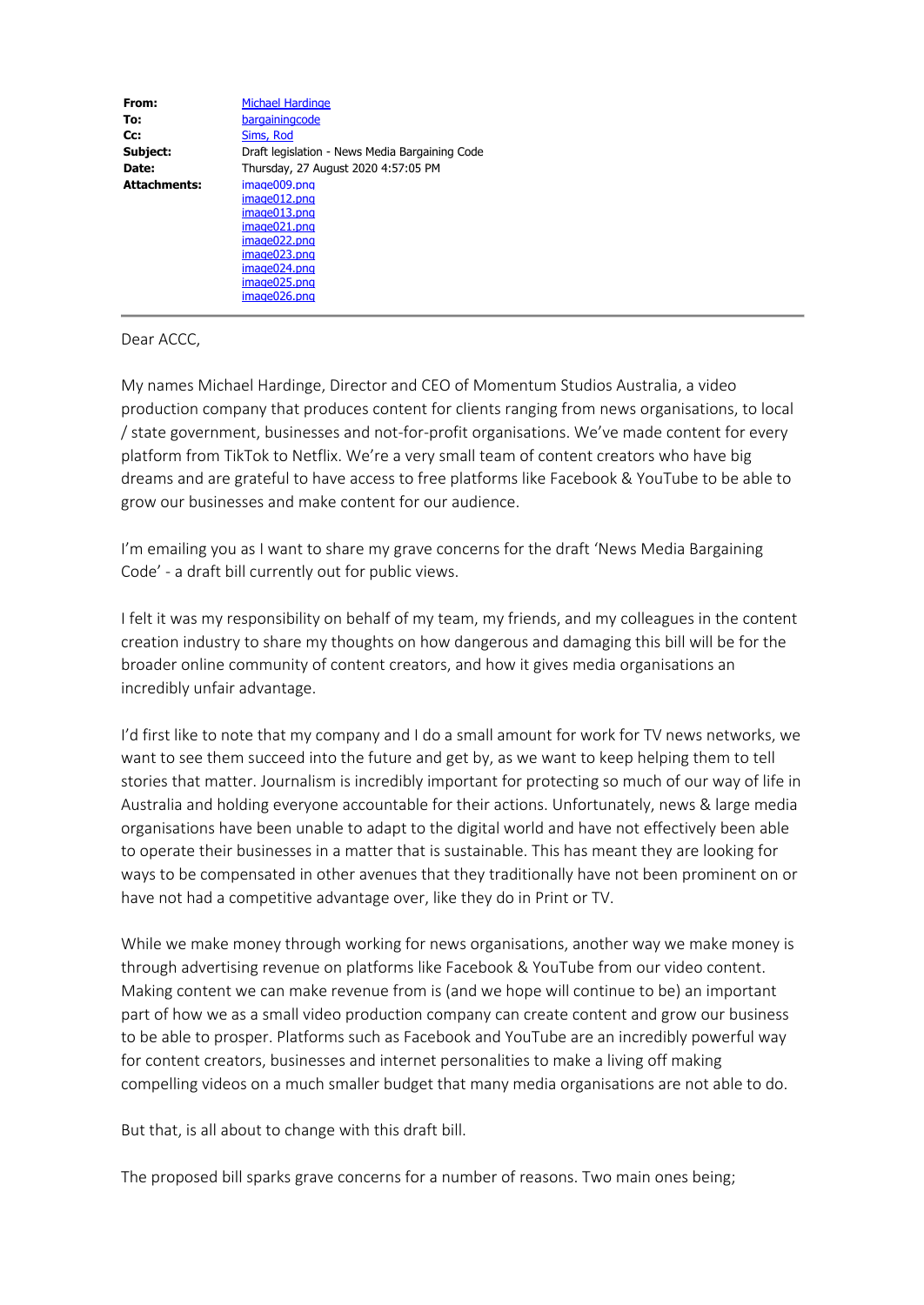**Providing media organisations with the mechanics of algorithm of search engines such as Google, Facebook and YouTube** will mean they can make sure their content rises to the top of what is currently individually curated feeds and search results based on the individual. Giving organisations this power will mean their content will overpower the vast majority of other videos and content on the platform, meaning the majority of what a user would see would be news media content, not their favourite YouTubers or local business channel they support or follow.

The algorithm normally allows the best content for the user to rise to the top, and I believe this will greatly affect the ability for small creators to ever be discovered or given the opportunity of growing their following, their content, and their profits. The idea that a user may be one or two clicks away from finding their next favourite YouTuber or small business to support, to then be completely overpowered in the algorithms by a news channel, is incredibly alarming to me and my colleagues.

**Increasing the amount of money platforms need to pay for their content which is reportedly up to 60 times more than their current revenue** is literally taking money out of the pockets of other content creators. Many of my colleagues who make a living on platforms like YouTube rely on Adsense revenue to be able to pay their staff, their bills, and put food on their tables. While I think Google and YouTube should try to fill this gap, the legislation in its current form means these platforms will have somewhere in the realm of \$600 million less to pay other creators, meaning our advertising revenue will be drastically impacted and instead be funnelled to a few news organisations.

Having said that, I do applaud the steps you will be taking in the bill to protect paywalled content, and stop the theft of news content on platforms like Google or Twitter who will curate content from other news organisations.

As you are the Australian Competition and Consumer Commission, I believe **you have a responsibility to all content creators to not give news organisations, an incredibly small portion of the content creators on digital platforms, an unfair advantage and a competitive edge**. I believe the competitive threat is not Google, Facebook or YouTube you should be trying to control, I believe **the threat is the media organisations fighting for this code to pass as legislation in its current form**. It sets a dangerous precedent across the world and will completely ruin any form of integrity, personalisation and freedom to the platforms, ultimately meaning other non-news related businesses, individuals and creators will suffer, their income streams will be dried up, and the media will overtake the platforms we all know and love. I imagine the platforms will then be deserted by the masses and will repeat the never ending cycle of the news trying to recoup money from their failing ability to adapt to a dying format which they once dominated.

I truly believe, that this bill in its current form, has the ability to decimate up and coming content creators, production companies, and personalities who are wanting to use a free platform like YouTube or Facebook to build careers on a level playing field.

I'd encourage you to work closely with the platforms like Google, YouTube, Facebook etc and take up their offers to pay more for licencing news organisation content, instead of passing this incredibly damaging bill, further increasing a media presence that is already largely dominated by a handful of large organisations who have a monopoly on the news media market, and we all